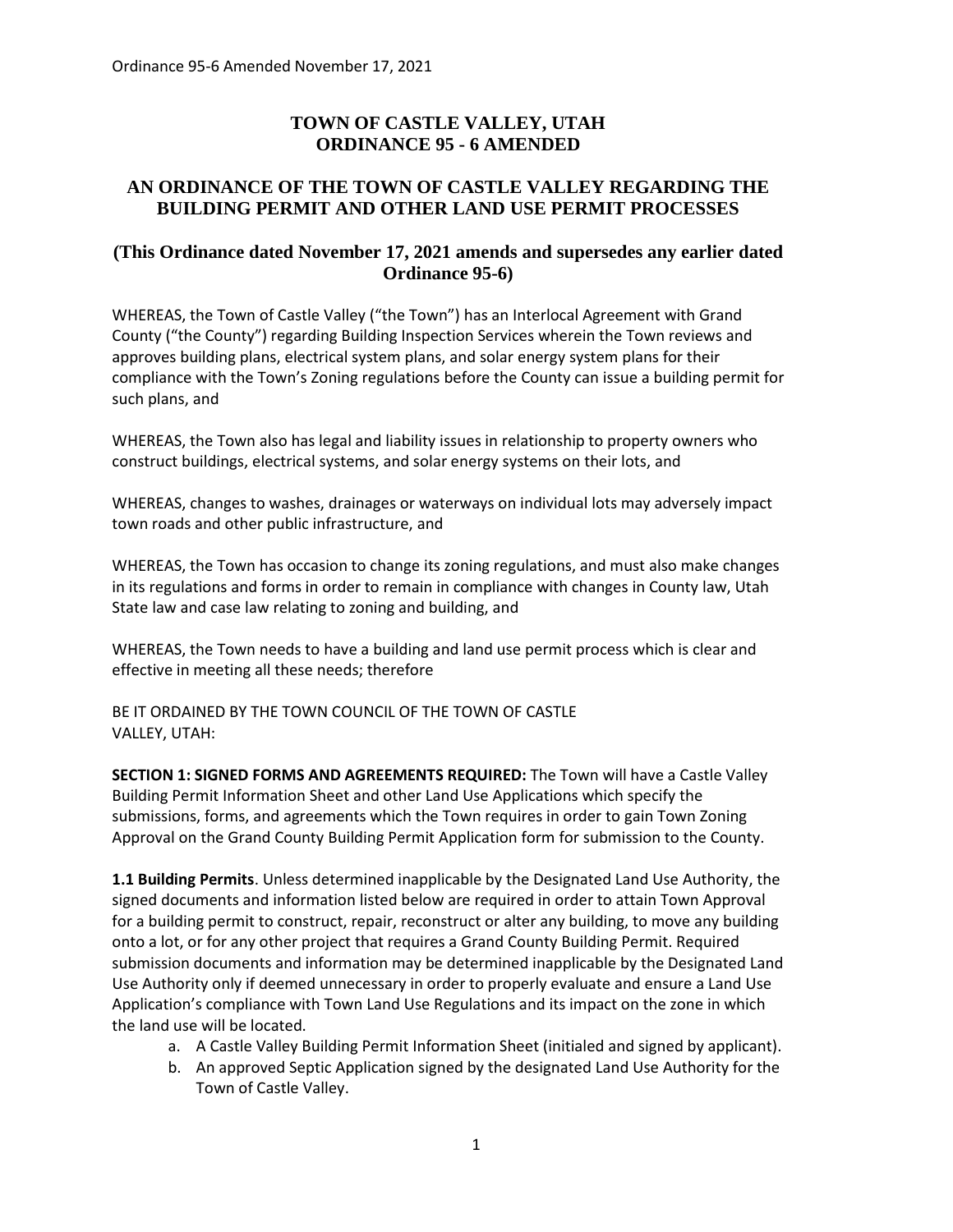- c. When plumbing is present, a copy of the final approved and signed Southeast Utah Health Department Application for Onsite Waste Water Review including all attachments such as the required property map.
- d. Building plans with all the information specified in the Castle Valley Building Permit Information Sheet except for those items determined to be inapplicable by the Designated Land Use Authority for the Land Use Application being applied for (signed by property owner, and, if relevant, the building contractor).
- e. A Single Dwelling Acknowledgment Form (signed by applicant).
- f. Short-Term Rentals Prohibited Acknowledgement Form (signed by applicant).
- g. A Geologic Hazards Release Agreement (signed by applicant)
- h. A Drainage Review Form (signed by Roads Manager or other designated official that shall expire after 12 months unless a complete Building Permit Application is submitted to the Town within that period).
- i. (Where applicable) An Acknowledgment and Release Agreement for lots without legal access (signed by applicant).
- j. (Where applicable) A Temporary Dwelling Permit.
- k. (Where applicable) A Decommissioning Contract. No portion of the decommissioned building shall be buried on the property or elsewhere within the Town as further provided for in Ordinance 96-1 - Watershed Protection and Ordinance 85-3, as amended. All decommissioned material shall be properly stored on the property or shall be promptly removed from the property to a place of safe and legal disposal, after which the site and/or building, as applicable, must be returned to its preexisting condition.
- l. (Where applicable) An approved Right of Way Encroachment Permit signed by the Roads Manager or other designated official.
- m. (Where applicable) A Grade Review to determine existing grade prior to any earthmoving signed by the Building Permit Agent or other designated official.
- n. (Where applicable) A topographical drawing prepared by a registered land surveyor or civil engineer if deemed necessary by the Designated Land Use Authority to determine compliance with setbacks or to determine existing grade or an estimation of pre-development topography.
- o. (Where applicable) An approved Internal Accessory Dwelling Unit (IADU) Permit, as described in Ordinance 85-3 Section 5.10, if applying for a building permit to construct, or remodel to create, an IADU.
- p. Any additional information and signed documents deemed necessary in order to properly evaluate and ensure a Land Use Application's compliance with Town Land Use Regulations and its impact on the zone in which the land use will be located.

**1.2 Electrical and Solar Energy System Permits.** Electrical Permits are necessary only when no other construction work is being done. Otherwise, they are included as part of a building or remodel permit and not independent of it. Solar Energy System Permit Applications must always be submitted independent of construction work being done.

Unless determined inapplicable by the Designated Land Use Authority, the signed documents and information listed below are required in order to attain Town Approval for an Electrical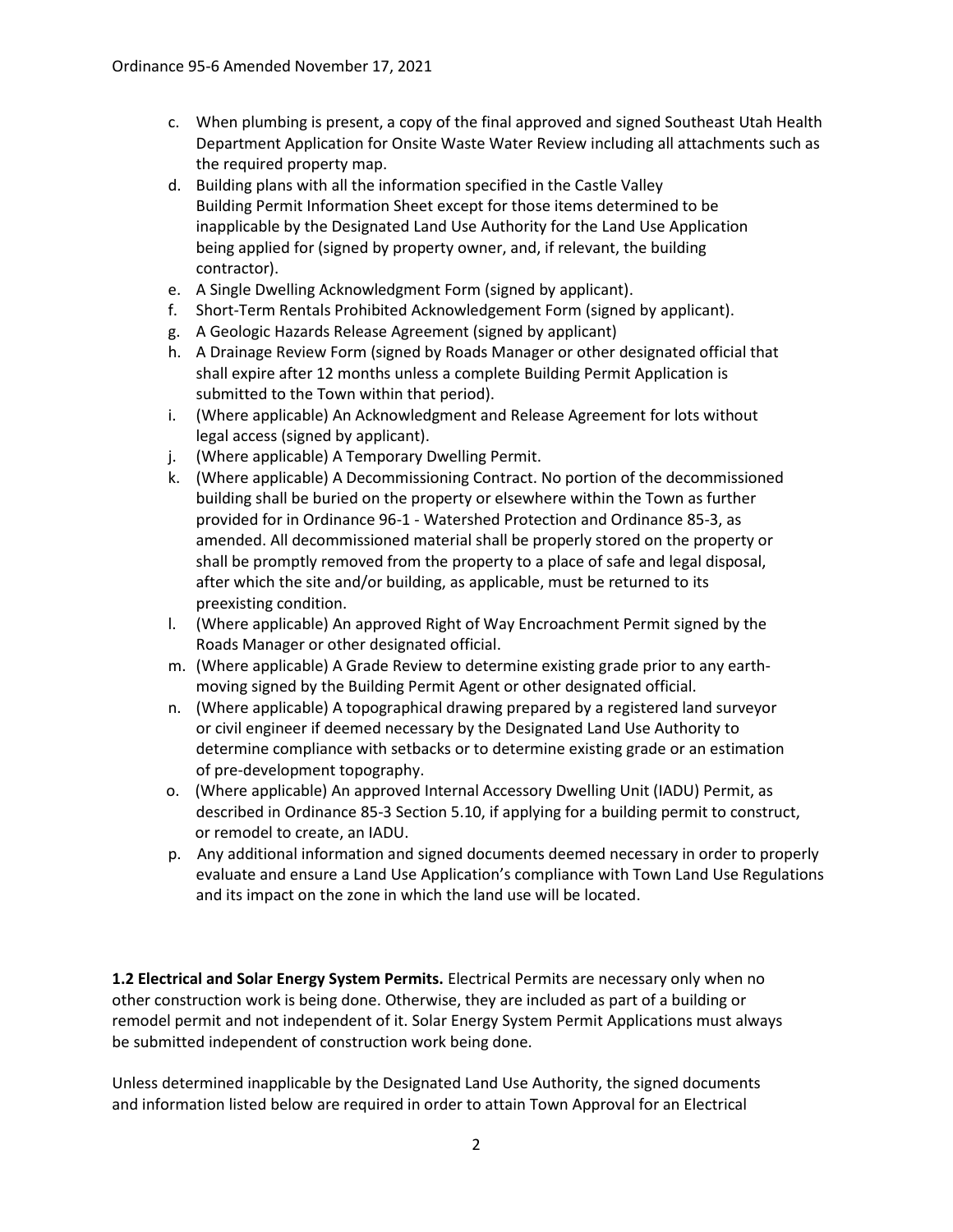Permit Application or a Solar Energy System Permit Application. Required submission documents and information may be determined inapplicable by the Designated Land Use Authority or the Building Permit Agent only if deemed unnecessary in order to properly evaluate and ensure a Land Use Application's compliance with Town Land Use Regulations and its impact on the zone in which the land use will be located.

- a. A completed Castle Valley Electrical Permit Application or Solar Energy System Permit Application along with submission of all information specified in the Application. If electricity (including solar electricity) is being installed or upgraded to supply an existing building for the first time, a statement of change of use may be required if deemed applicable by the Designated Land Use Authority.
- b. Electrical system Applicants must submit 3 complete copies of the Electrical Plan as submitted to the Grand County Building Department.
- c. Solar Energy System Applicants must submit approval of an interconnection agreement from the local electric utility company to the Town in order to gain Town approval on systems connected to the grid.
- d. Solar Energy System Applicants must submit 3 complete copies of the Grand County Residential Solar Photovoltaic (PV) System Plan Review as submitted to Grand County Building Department with the attachments as listed on the Town's Solar Energy System Permit Application.
- e. (Where applicable) A Grade Review to determine existing grade prior to any earth-moving signed by the Building Permit Agent or other designated official.
- f. Any additional information and signed documents deemed necessary in order to properly evaluate and ensure a Land Use Application's compliance with Town Land Use Regulations and its impact on the zone in which the land use will be located.

Copies of these forms and agreements as they exist at the time of this Ordinance are attached to this Ordinance for information purposes.

**SECTION 2:** The content of the forms and agreements listed in Section 1 may be amended as deemed necessary by the Planning and Land Use Commission to keep them compatible with Town Land Use Regulations, Grand County regulations, Utah state law, and evolving case law. Changes in content will be reported to the Town Council.

**SECTION 3:** Additional forms and agreements may be required as directed by the Town Council or as deemed necessary by the Planning and Land Use Commission to assure compliance with Town Land Use Regulations, and Grand County regulations, Utah state law, and evolving case law. Such additional forms and agreements will be reported to the Town Council.

**SECTION 4:** All road easement encroachments must receive written approval by the Town prior to any work being done within a Town road easement. Town approval of road easement encroachments shall take the form of the signature of the Town's Roads Manager on the right of way encroachment permit application. Town Approval for a permit for a new building or addition may be denied if any changes have already been made to any wash, drainage or waterway on the lot in a way that affects the exit point of surface water or the concentration of discharge at that point, as determined by a drainage review.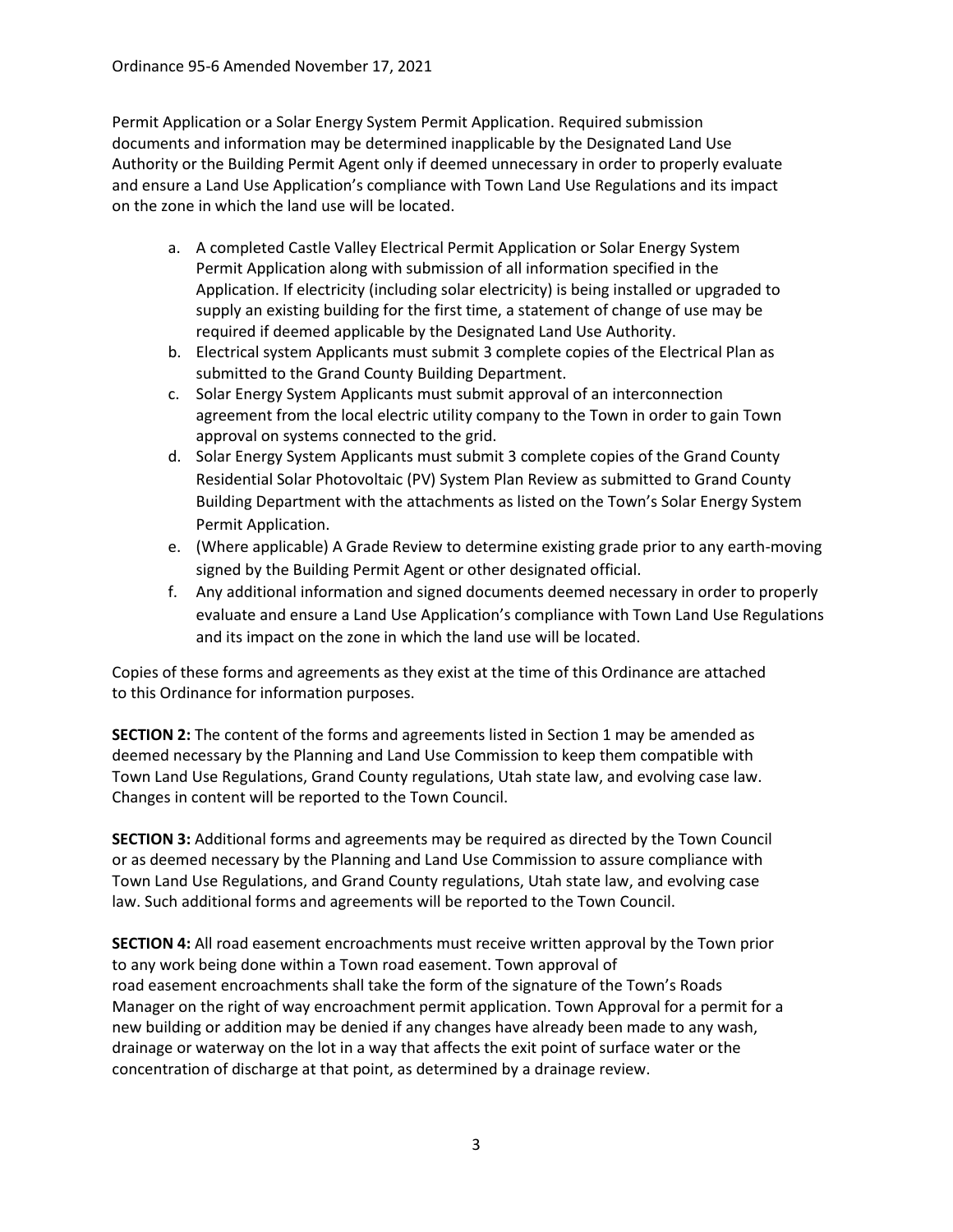**SECTION 5:** In order to determine existing grade, a Grade Review by the Town's Building Permit Agent must be completed prior to commencing any human-made cuts, fills, excavation, grading or similar earth-moving process to prepare any building site, septic system and associated plumbing, pad, foundation, driveway or removal of a structure and provisions as further provided for in Chapter 5 of Ordinance 85-3, as amended.

### **SECTION 6: APPROVAL OF BUILDING PERMIT APPLICATIONS, ELECTRICAL OR SOLAR ENERGY SYSTEM APPLICATIONS AND OTHER LAND USE APPLICATIONS:**

- a. The Town Building Permit Agent is the Designated Land Use Authority for approving routine Building Permit Applications, routine Electrical and Solar Energy System Permit Applications, and other routine Land Use Applications as designated in Ordinance 85-3, as amended and shall consider approval for a complete application. The Building Permit Agent shall determine if an application is complete and determine applicable submission requirements prior to review. Town approval of a routine Building Permit Application, a routine Electrical or Solar Energy System Permit Application, and other routine Land Use Applications shall take the form of the signature of the Town Building Permit Agent on the Grand County Building Permit Application Form.
- b. The Castle Valley Planning and Land Use Commission is the Land Use Authority for approving nonroutine Building Permit Applications, nonroutine Solar Energy System Permit Applications, and other Land Use Applications as designated in Ordinance 85- 3, as amended and will consider approval of a complete application at their next regularly scheduled meeting. If determined nonroutine by the Building Permit Agent, the Building Permit Agent shall also determine if an application is complete and determine applicable submission requirements for the Planning and Land Use Commission and their review of the Land Use Application. Town approval for Land Use Applications for which the Planning and Land Use Commission is the Land Use Authority shall take the form of the signature of the Planning and Land Use Commission Chair on the appropriate Land Use Application Permit form after an affirmative majority vote by the members of the Planning and Land Use Commission present at an Open Public Meeting.
- c. The Town Council is the Land Use Authority for approving Building Permit Applications related to noncomplying buildings, nonconforming uses and Temporary Accessory Dwellings for Medical Purposes and other Land Use Applications as designated in Ordinance 85-3, as amended and will consider approval of a complete application at their next regularly scheduled meeting after a recommendation for action from the Planning and Land Use Commission. The Building Permit Agent shall determine if an application is complete and determine applicable submission requirements for the Town Council's review, prior to the Planning and Land Use Commission's initial review of the Land Use Application and their recommendation for action to the Town Council. Town approval for Land Use Applications for which the Town Council is the Land Use Authority shall take the form of the signature of the Mayor on the appropriate Land Use Application Permit form after an affirmative majority vote by the members of the Town Council present at an Open Public Meeting.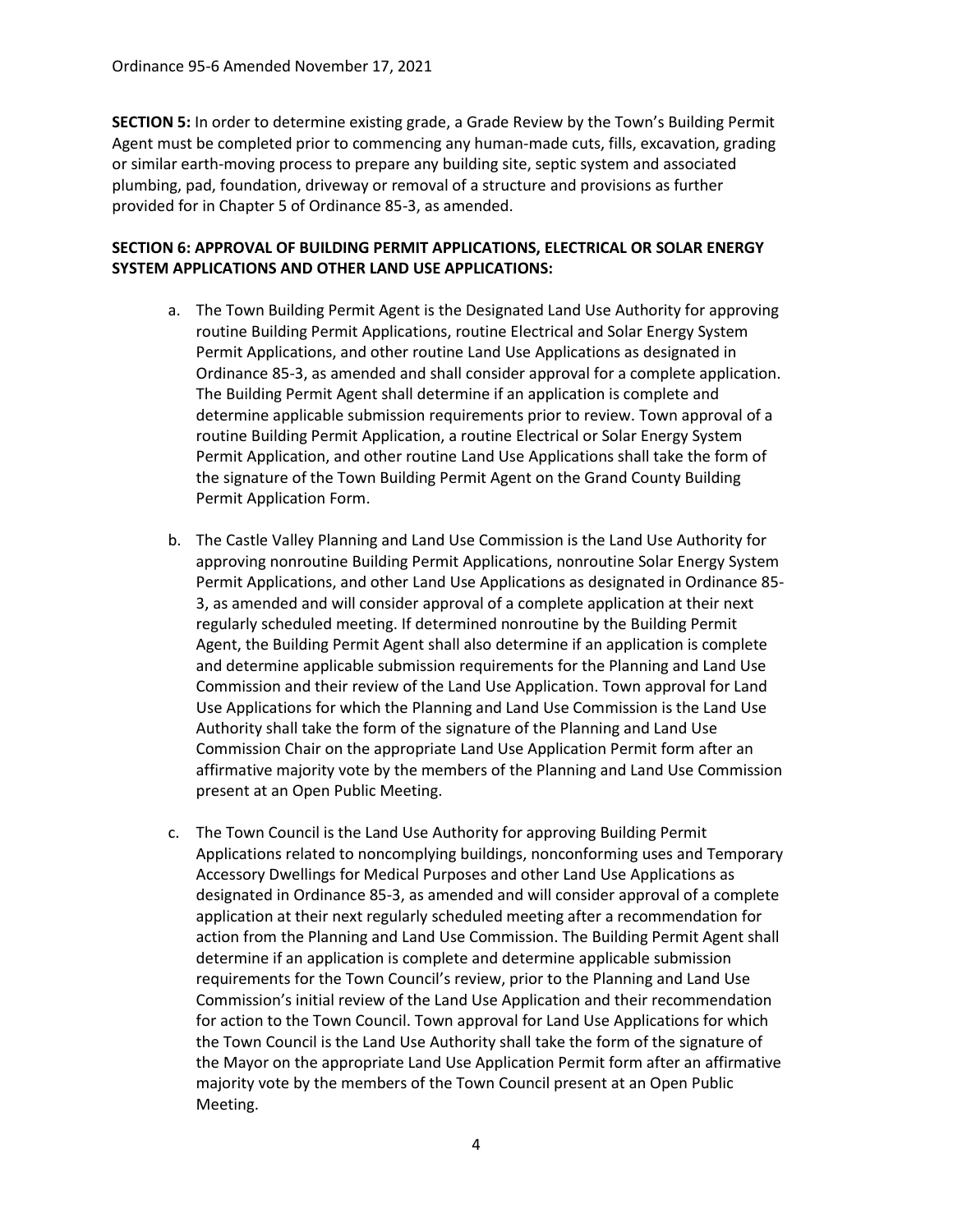d. Unless a specific requirement is determined inapplicable by the Designated Land Use Authority, a valid Building Permit or other Land Use Application Permit can be issued only after the completion of all requirements as specified in the Building Permit Information Sheet, all requirements as specified on the Application form for the specific Land Use Permit being applied for, the payment of all required fees, and the approval by the Designated Land Use Authority. The Building Permit Agent shall, in a timely manner, determine whether the Land Use Applications listed in this Ordinance are complete for the purposes of subsequent, substantive land use authority review. After a reasonable period of time to allow consideration of a Land Use Application, the Land Use Authority shall approve or deny each complete Land Use Application with reasonable diligence.

### **SECTION 7: REVOCATION OF TOWN BUILDING PERMIT APPROVALS:**

- a. Grand County Building Permit Application forms must be signed by the Designated Castle Valley Land Use Authority and then the Grand County Building Department (also by the Local Health Department if there is a septic system) to be a complete and valid permit.
- b. Town Approval of a Building Permit Application, an Electrical System Permit Application, or a Solar Energy System Permit Application will be revoked and become invalid if, within six months of receiving Town Approval, the Applicant has not received a completed Building Permit, Electrical Permit or Residential Solar Photovoltaic System Plan Review (PV Plan Review) from the Grand County Building Department with all fees paid. If the Town's Approval is revoked on this basis, the fee paid to the Town will not be refunded. If the applicant wishes to start the application process again, new forms must be filed and a new fee must be paid.
- c. If the County revokes a completed Building Permit, Electrical Permit or PV Plan Review for any reason, the Town's Approval is also revoked. If the applicant wishes to revive such an application, the applicant must begin anew the application process with the Town. In such an instance, the original fee will not be refunded and new forms must be filed and a new fee must be paid.
- d. The applicant may extend the Town's Approval for an additional six months with no additional fee as long as: no changes have been made to the applicant's proposed building, addition, electrical system, or solar energy system; no changes have occurred in the Town's Land Use Regulations since the applicant's original approval by the Town that would affect the application; the request is made before the expiration date of the permit; and the Town's Approval has not been revoked for any reason. If any of the above have occurred, the applicant must begin anew the application process with the Town.

**SECTION 8: SEVERABILITY:** If any provision of this ordinance or any application thereof to any person(s), entity, or circumstance is held invalid, the remaining provisions of this ordinance and applications thereof to other person(s), entities, or circumstances shall not be affected thereby.